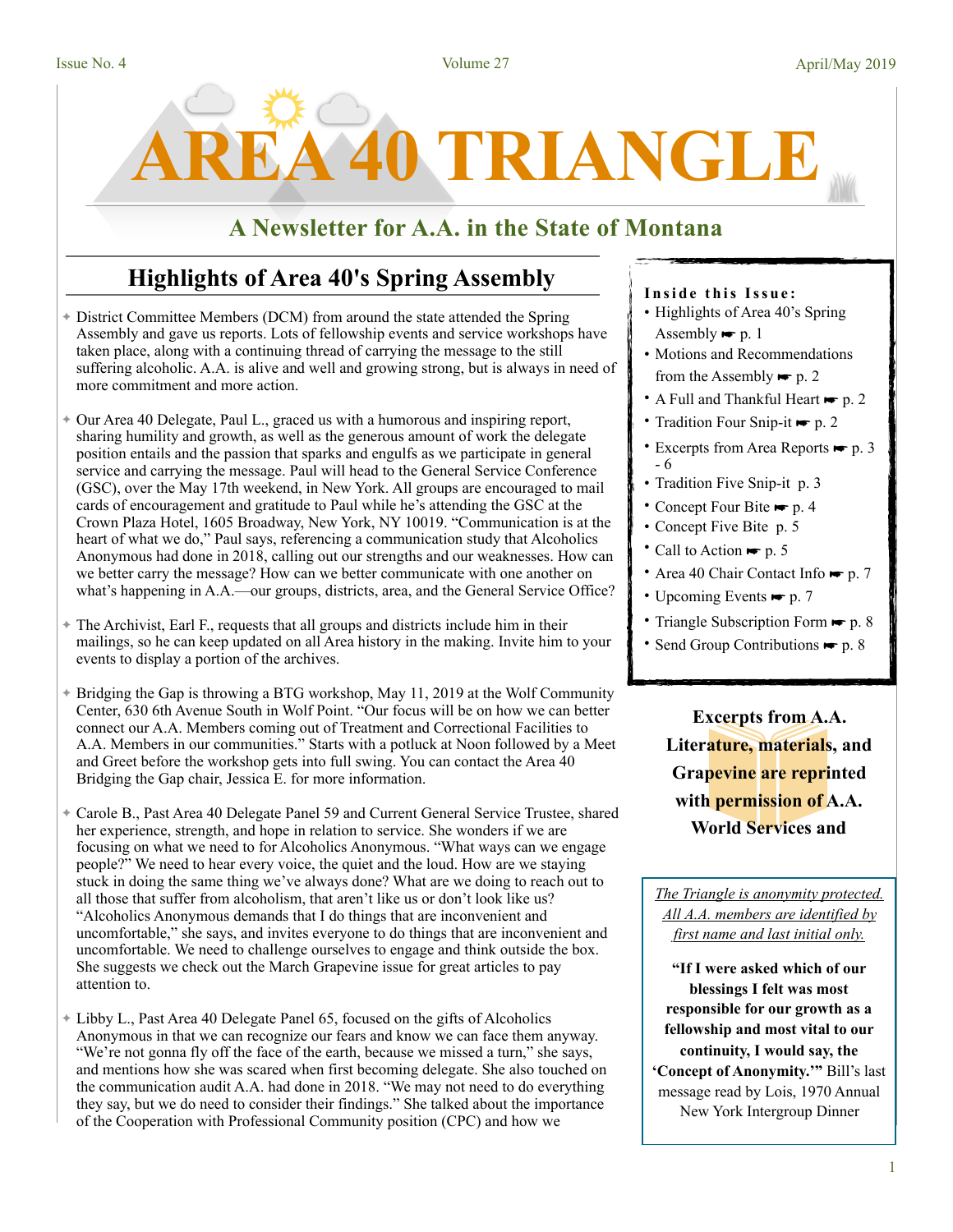# **Tradition Four** Snip-it

### **Each group should be autonomous except in matters affecting other groups or A.A. as a whole.**

"When A.A.'s Traditions were first published, in 1946, we had become sure that an A.A. group could stand almost any amount of battering. We saw that the group, exactly like the individual, must eventually conform to whatever tested principles would guarantee survival. We had discovered that there was perfect safety in the process of trial and error. So confident of this had we become that the original statement of A.A. tradition carried this significant sentence: 'Any two or three alcoholics gathered together for sobriety may call themselves an A.A. group provided that as a group they have no other affiliation.' This meant, of course, that we had been given the courage to declare each A.A. group an individual entity, strictly reliant on its own conscience as a guide to action. In charting this enormous expanse of freedom, we found it necessary to post only two storm signals: A group ought not do anything which would greatly injure A.A. as a whole, nor out it affiliate itself with anything or anybody else… The A.A. group would have to stick to its course or be hopelessly lost. Sobriety had to be its sole objective. In all other respects that was perfect freedom of will and action. Every group had the right to be wrong." *- The Twelve Steps and Twelve Traditions, p.146* 

**Does my group always consider the welfare of the rest of A.A.? Of nearby groups? Of Loners in Alaska? Of Internationalists miles from port? Of a group in Rome or El Salvador?** 

**[AAGrapveine.org](http://AAGrapveine.org)** has the Traditions Checklist. Take it to your group. Engage with your sponsor. Challenge a sponsee.



communicate with professionals. Professionals want information from us. They want to know how to help the alcoholics coming through their doors. As it stands right now, the professionals are not really receiving the information needed. The audit said, "We're not giving the message to them in their language—our pamphlets are full of jargon." How can we communicate the message in a more receivable manner? We can use our Class A Trustees, because they don't need to stay anonymous. How can we plant the seed of A.A. early, before the idea that A.A. doesn't work infiltrates and keeps them from the rooms? Then she ended with a reading from *Daily Reflections*.

### March 25th **A FULL AND THANKFUL HEART**

*I try to hold fast to the truth that a full and thankful heart cannot entertain great conceits. When brimming with gratitude, one's heartbeat must surely result in outgoing love, the finest emotion that we can ever know.* - As Bill Sees It, p. 37

I believe that we in Alcoholics Anonymous are fortunate in that we are constantly reminded of the need to be grateful and how important gratitude is to our sobriety. I am truly grateful for the sobriety that God has given me through the A.A. program and am glad I can give back what was given to me freely. I am grateful for not only sobriety, but for the quality of life my sobriety has brought. God has been gracious enough to give me sober days *and* a life blessed with peace and contentment, as well as the ability to give and receive love, and the opportunity to serve others—in our Fellowship, my family, and my community. For all of this, I have "a full and thankful heart.'

*-Daily Reflections*

**Listed below** are Motions and Recommendations that came out of Committee reports. This list is a brief overview of what the votes were for Area 40 items and if a sense of the Area was taken for GSC items. A sense of the Area gives our Area Delegate, Paul L. an idea of the Area's group conscience, so he can represent our Area at the General Service Conference in New York this coming May. If you'd like to know more about the motions and recommendations, please get with the GSR of your home group or speak with the DCM of your district for specifics on background information and a more detailed perspective of what happened. Area 40 items are marked with a heart symbol  $\blacktriangleright$  and GSC items are marked with a flower  $\clubsuit$ .

### **Motions and Recommendations from the Assembly:**

- Archives Structure & Policy ❤*Consider changing the Secretary and Treasurer requirements to 6 years of sobriety.* Committee made a seconded motion to take no action. ❤*Consider changing the manager of the Pink Can Funds from the Area Corrections Chair to the Area Treasurer.* Committee made a seconded motion to take no action, stating that there are already guidelines in the Area 40's Policy and Procedures regarding reporting funds and distributions of Pink Can funds. ✿*Consider request to add the 1940s home movie of the co-founders and their wives to the video "Markings of the Journey."* Committee recommends to go forward with the request.
- Corrections Int'l Conventions/Regional Forums ✿*Consider request for a review of all corrections related literature in order to make the language more modern and inclusive.* Committee's consensus was opposed. An Area consensus was also opposed. ✿*Consider request that the General Service Office establish and help maintain a database of Correctional Facilities in each service area in the U.S. and Canada and the status of meetings held therein.* Committee's consensus was opposed. An Area consensus was also opposed.
- Public Information Report & Charter ❤*Review Ad-hoc Committee report on Area Answering service.* Recommends that the Ad-hoc Committee reconvene to do more research to find one cost-effective solution for the Area hotline. The committee will provide a report prior to Fall Assembly 2019. Area vote taken: unanimously passed. ✿*Consider request that the video PSA "My World" be discontinued.* Committee not in favor of discontinuing. ✿*Consider request to approve the development of a new PSA in video format that utilizes full-face actors*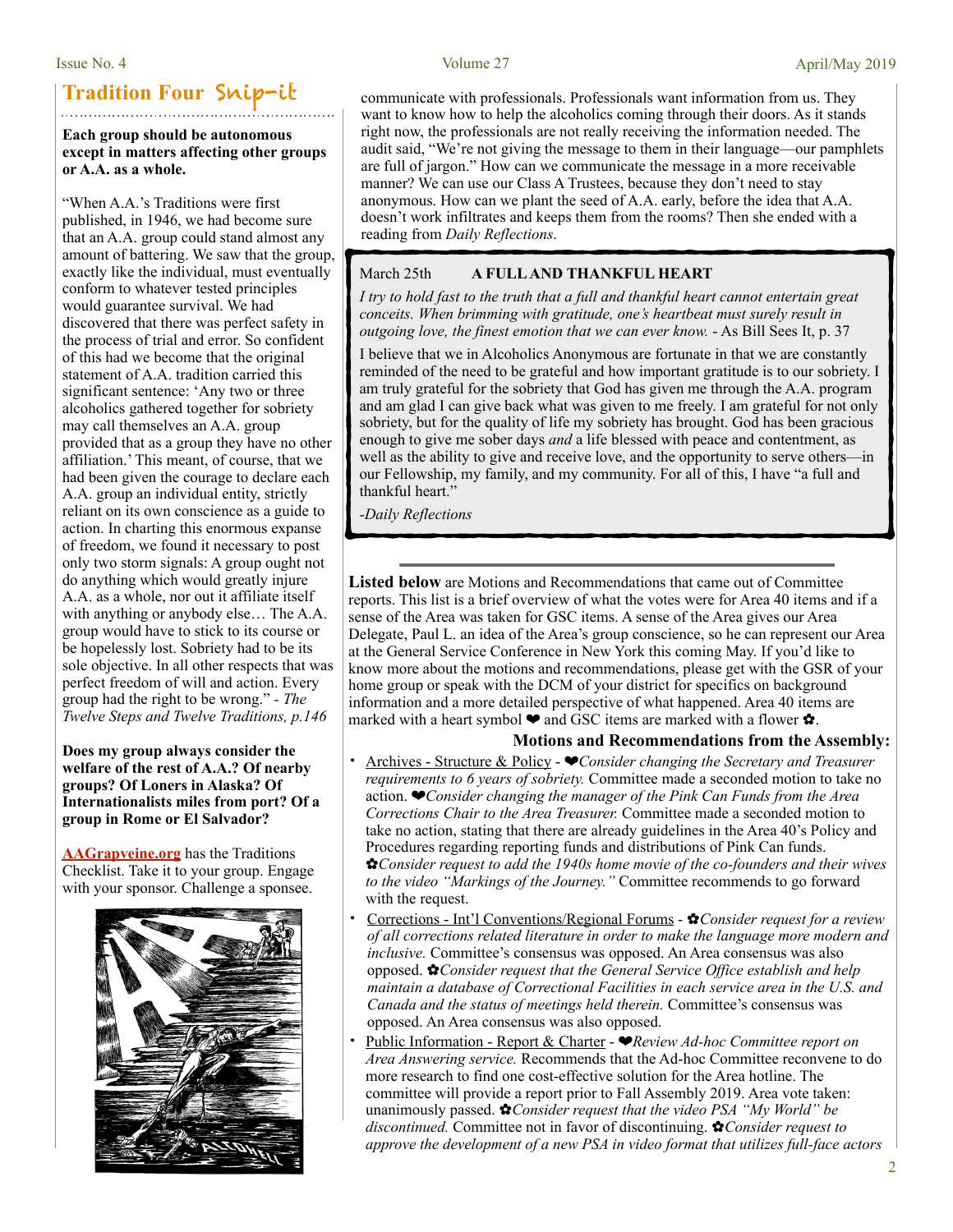*(not members of A.A.).* Committee was not in favor. ✿*Consider request to update language in the flyer "A.A. at a Glance."* Committee was in favor.

- Grapevine GSC Policy & Admissions ✿*Consider the list of suggested AA Grapevine book topics for 2020 and later.* Committee had no opposition. ✿*Consider request to remove the "Alcoholism at Large" section from AA Grapevine.* Committee was 4 to 1 on keeping it as is. Area consensus was opposed to removing it.
- Literature ✿*Consider requests to develop a Fifth Edition of the book Alcoholics Anonymous*. Committee was in favor. The Area consensus was split. ✿*Consider request to revise the pamphlet "The A.A. Group."* Committee was in favor. ✿*Consider revising the Foreword to the book Twelve Steps and Twelve Traditions.* Committee approved of revision. Area consensus was for revision. ✿*Consider suggestion to add "Nonalcoholics may attend open meetings as observers" to the end of the open meeting side of the Primary Purpose (blue) card.* Committee was in favor. ✿*Consider request to update the pamphlet "The Twelve Steps Illustrated."* Committee was in favor. Area consensus was in favor of request.
- Cooperation with the Professional Community Trustees Committee ❤*Made and Seconded motion requesting funds up to \$2,500 from Area 40 for a "Friends of AA" trip for two (2) of our Class A Trustees, Nancy McCarthy and Christine Carpenter, to train our professionals about A.A. in September 2019.* Area vote was 90 to 3. Motion passed. ✿*Consider request to remove text "They may help arrange hospitalization" from the pamphlet "Alcoholics Anonymous in Your Community."* Committee was in favor.
- Finance ❤*Consider financing the Correction Chair to attend National Correction Conference November 1-3, 2019 in Houston, Texas with total expenses not to exceed \$1,500.* Committee was in favor. Area voted in favor.

### - Excerpts from Area Reports -

You can find full reports at [aa-montana.org](http://aa-montana.org) under Area Committee, Assembly Minutes and Agendas.

### **AREA 40 CHAIR/ALTERNATE DELEGATE - CONNIE R.**

…I am grateful to all the past Area Chairs who have offered support, suggestions and encouragement. Since being voted in last fall, I have not, at any time, felt alone on this journey. This is an encouragement that I would like to pass on to all of you who are new to area, or who are here in a new position. If you are new, I suggest that you sit by someone who has been here before, and don't be afraid to ask them questions. None of us came here the first time knowing what we are doing. As with anything we do in A.A., we are never alone, but we do need to learn to ask for help…

### **AREA 40 TREASURER - ASHLEY J.**

…As of March 31st the checkbook was \$17,882.35. The prudent reserve is \$12,990, which is calculated as four months of our 2019 budget. Therefore, our operating balance is \$4,892.35. Currently our net income is -\$56.19 as our expenses exceeded income this quarter. Last year our total Fall Assembly costs were \$6,834.37. Therefore we can expect a reduction in the operating balance by approximately this amount over the next month as the assembly expenses come in, excluding income which has been an average of \$2,788.21 per month this quarter…

FINANCIAL HIGHLIGHTS: (cost per group/member is for a 20 member group)

| <b>Area 40 Budget:</b> \$38,970.00 |                                  |     |
|------------------------------------|----------------------------------|-----|
|                                    | Area 40 Registered Groups:       | 287 |
|                                    | Cost per group: $\vert$ \$135.78 |     |
|                                    | Cost per member: $$6.79$         |     |
|                                    |                                  |     |
| Year to Date Expenses:             | \$8,400.83                       |     |
| Year to Date Net Income:           | $-$ \$56.19                      |     |

# **Tradition Five** Snip-it

### **Each group has but one primary purpose—to carry its message to the alcoholic who still suffers.**

"We think we should do one thing well rather than many things to which we are not called. That is the central idea of this Tradition. Our society gathers in unity around this concept. The very life of our fellowship requires its preservation. 'Shoemaker, stick to they last' is no dull cliche for Alcoholics Anonymous. Together we have found a substantial remedy for a terrible malady. Of course we might interest ourselves in fields of education, research, neurosis, and the like. But, as a society, should we? Our experience says that we definitely should not. We can and we do help, as individuals, in those fields. That is good. But, as a fellowship, we know that we must not be diverted. It is our experience as alcoholics that makes us of unique value on our sector of the total alcoholic front. We can approach sufferers as no one else can. Therefore, the strongest kind of moral and ethical compulsion is upon us to do this and nothing more. If we had discovered a widely applicable cancer cure, we would be begged to attend to that and that only. We would not try to look after all tumors and branch out into tuberculosis and tapeworms besides. In such a case we would certainly stick to cancer. Though A.A. is obligated to both medicine and religion, we cannot become experts in either. We know that theology is for clergymen and that the practice of medicine and psychiatry is for doctors. Certain that we can do together what we cannot do separately, we shall always co-operate but never compete. We shall direct our energies where they count most." *- A.A. Comes of Age,* p. 106

### **Do you ever cop out by saying, "I'm not a group, so this or that Tradition doesn't apply to me?"**

### **Do you help your group in every way you can to fulfill our primary purpose?**

**[AAGrapveine.org](http://AAGrapveine.org)** has the Traditions Checklist. Take it to your group. Engage with your sponsor. Challenge a sponsee.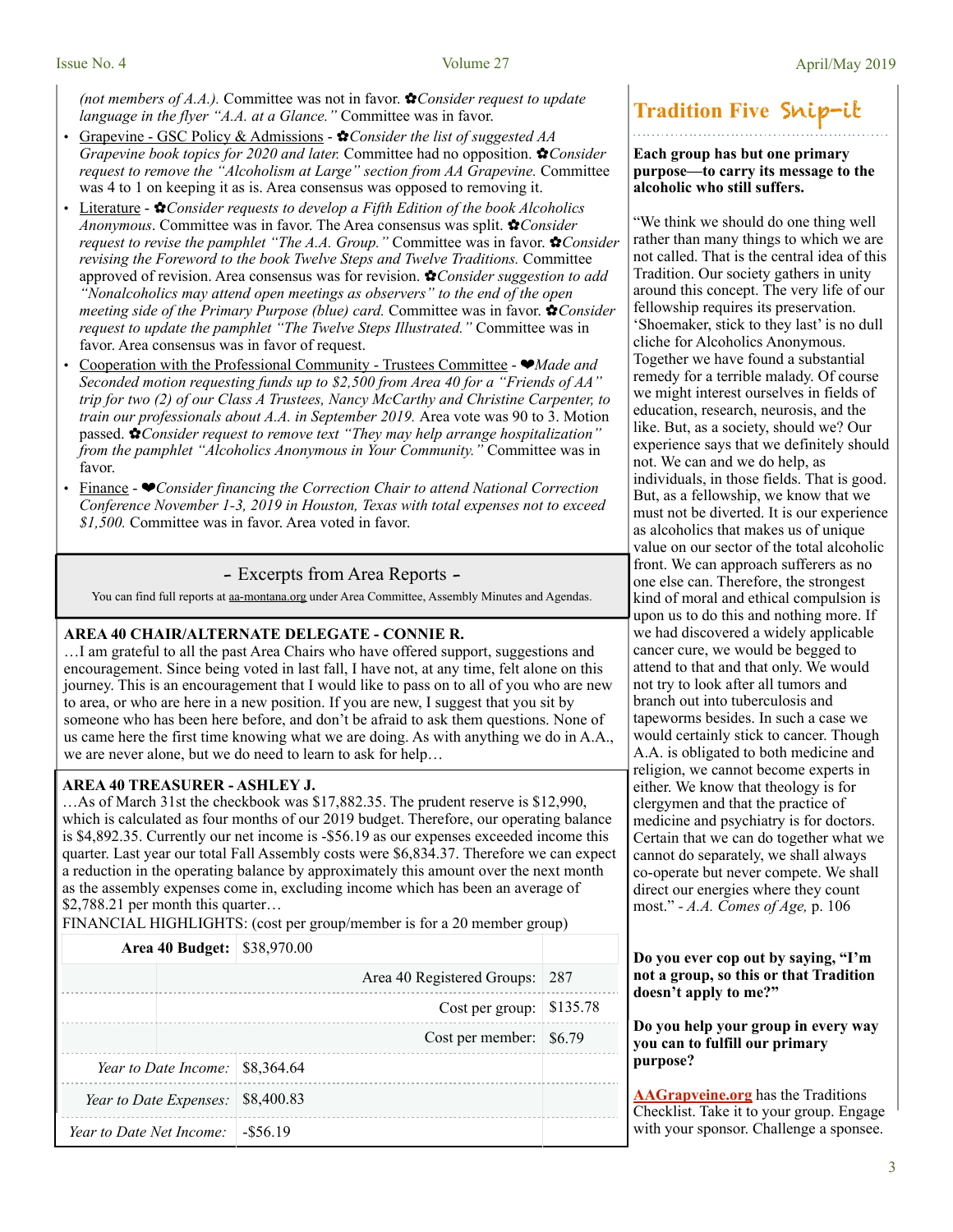# **Concept Four** Bite

**Throughout our Conference structure, we ought to maintain at all responsible levels a traditional "Right of Participation," taking care that each classification or group of our world servants shall be allowed a voting representation in reasonable proportion to the responsibility that each must discharge.** 

"The preservation of the principle of *Participation* in our service structure is, to those of us who already understand its application and benefits, a matter of the highest importance to our future." *- The A.A. Service Manual, p. 16*

"The point may be made that nowadays we drunks can *dish it out* or *take it* better than we used to. Even so I would sure hate to see us ever go back to a nonparticipating setup. Now that we have more service people involved and more money to handle, I am afraid the result would be much the same and maybe worse. There was really nothing exceptional about the incident of the torn-up checks. Every time an absolute authority is created it always invites this same tendency toward over-domination respecting all things, great and small." *- The A.A. Service Manual, p.17*

"There is another good reason for *participation*, and this one has to do with our spiritual needs. All of us deeply desire to *belong*… The *Right of Participation* is therefore a corrective of ultimate authority because it mitigates its harshness or misuse. It also encourages us who serve A.A. to accept the necessary disciplines that our several tasks require. We can do this when we are sure that we belong, when the fact of our *participation* assures us that we are truly the *trusted servants* described in A.A.'s Tradition Two." *- The A.A. Service Manual, p. 19*

### **Do we understand the spiritual principles underlying the "Right of Participation?"**

Get the Concept Checklist at **[aa.org](http://aa.org)**.

### **AREA 40 ARCHIVES CHAIR - KACIE N.**

…Welcome to Spring Assembly 2019 - especially all the first time attendees! I'm really excited to be here and honored to have the privilege of serving as your Area Archives chair this rotation. It was a snowy night in February when Raymona and I stepped away from the home group's Super Bowl party to re-home the 100 2018 evaluation forms from her back seat to mine. A jump drive and a folder of handouts, notes, and miscellaneous helpful documents joins them. I later tallied each evaluation and will share those results with you shortly. I had the opportunity to participate in the Area Committee conference call led by Connie in January and recently got to attend the Pre-assembly hosted by District 81 in Missoula. I look forward to what's in store for us this rotation and to the growth opportunities that lie ahead!

### **AREA 40 ARCHIVIST - EARL F.**

…I have received a couple of group histories from individuals. These are a treasure. They take a little time to write out, but the visiting with old-timers and putting together a history is really rewarding and interesting and it helps us to remember where we have come from. I want to encourage the new GSR's to take on this endeavor and record how your group got started. Names and dates are always appreciated; anonymity will be protected if these stories would be published in any way…

### **AREA 40 GRAPEVINE CHAIR - SHAWN N.**

…I attended two of the three pre-assemblies for Area 40. Both of which were a learning experience. Never assume I Got this Stuff! Kevin M. the Grapevine chair from District 71 contacted me regarding displays for Grapevine and La Viña. I will try to gather some info as to where I can get some for the individuals that would like to display Grapevine for their districts and/or meetings. I am completely open to new ideas, suggestions or input regarding how to pass the Grapevine or La Viña on to the still suffering alcoholic. Feel free to call, email, or text me at anytime. Again, thank you for the privilege of allowing me to serve as your Area 40 Grapevine chair!!!!!

### **AREA 40 CORRECTIONS CHAIR - JEREMIAH S.**

…The first few months of this rotation I began to do an inventory of all the facilities in Montana and if there was a meeting going into those facilities. I contacted Department of Corrections programs, Treatment programs with the DOC, and jails in Montana. I am in the process of compiling a master list which we hope will become a part of the Area 40 website…

### PINK CAN REPORT:

Books delivered this rotation: 1 case to CCC-Butte

| <b>Recent Order:</b> |            |                                                                    |
|----------------------|------------|--------------------------------------------------------------------|
| 120 Big Books        | \$961.00   | <b>Pink Can Donations - January 2019</b><br>to Present: \$1,705.65 |
| 40 Daily Reflections | \$385.60   |                                                                    |
| 40 pocket Big Books  | \$188.00   | <b>Cash Balance in Pink Can Fund as</b><br>of 4/5/19: \$3,567.72   |
| 20 12 X 12           | \$155.00   |                                                                    |
| <b>Total Order:</b>  | \$1,689.80 |                                                                    |

### **AREA 40 LITERATURE CHAIR - GRANT M.**

…On February 27th I had the privilege to jump in the truck with Jody T., DCM of District 91, her husband, Jerry, and Hughe M., DCM of District 41. Then we drove the 750 miles to Moorhead, Minnesota for the West Central Regional A.A. Conference. I was able to hear delegates and past delegates talk about the general conference agenda items that we will be talking about this weekend at the assembly. I am always energized about service after a conference. The 24 hours we spent on the road talking about Unity, Service, and Recovery was my favorite part. We stopped in Lewistown and took pictures of the Camel, not because it was Wednesday…because it wasn't. The Camel represents staying dry for the whole day…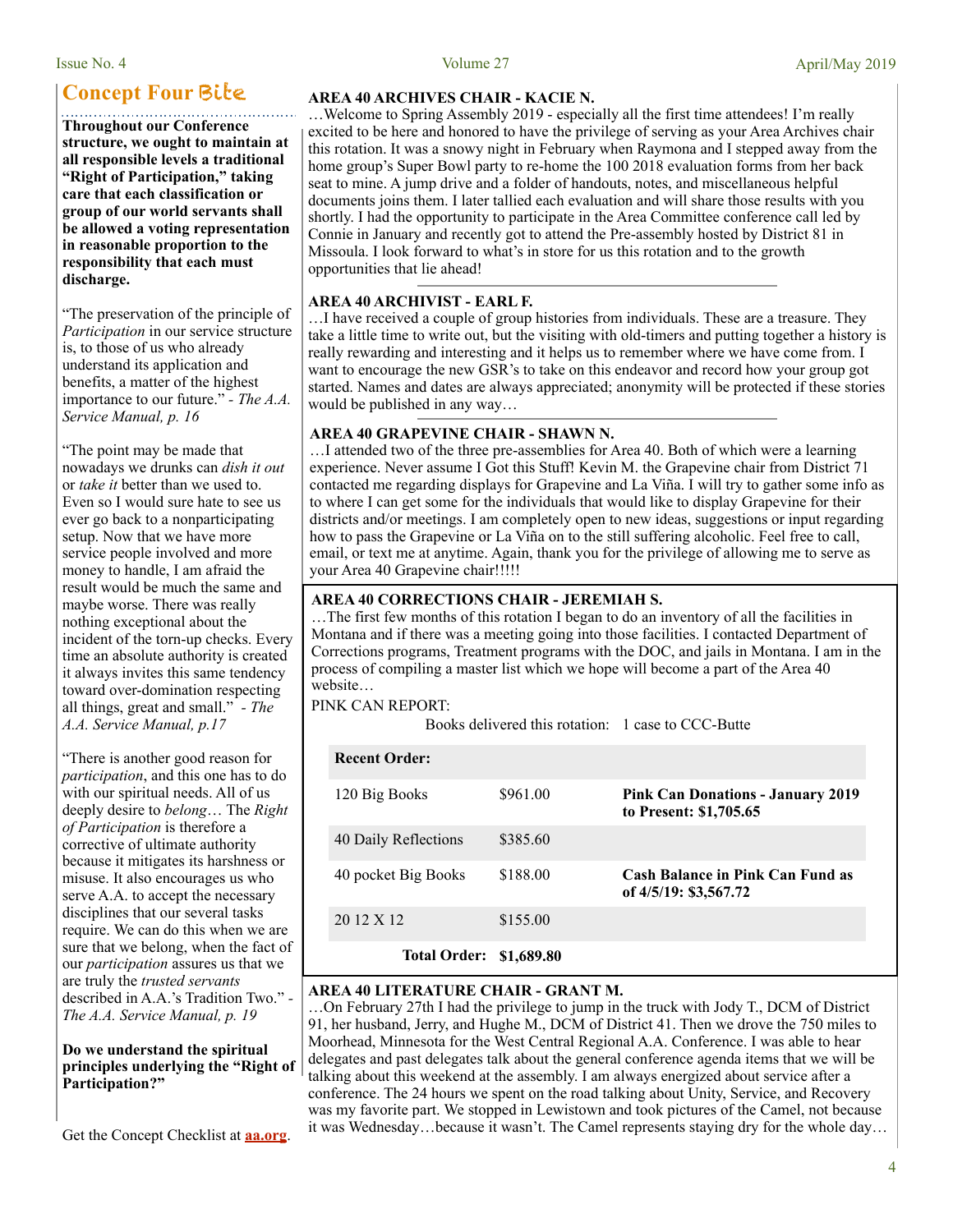### **AREA 40 PUBLIC INFORMATION (PI) CHAIR - SABRINA C.**

…We were chatting before the meeting started and I heard myself complaining about all the work I needed to do for Area Assembly. I was feeling overwhelmed. Then I caught myself and told her the truth. And the truth is simply that I am a self-centered child who doesn't like responsibility. I explained to her how I thought every day should be more like Christmas morning. But I also expressed gratitude and acknowledged that without Alcoholics Anonymous … my life is a vacant wasteland. No responsibilities. Not a single person who relies on me for anything. No integrity. No dignity. No self-respect. No one left who expects me to show up. Nothing sacred or meaningful. Alcoholics Anonymous has given me more than I could have ever imagined. There are people who show up to celebrate my accomplishments, who support me when I'm struggling, who walk with me through challenges, who hold me accountable, and who care more about me than they care about my feelings. Those people are all members of Alcoholics Anonymous. The only reason I have anything of value in my life today is because of Alcoholics Anonymous. So, while it may be a little inconvenient and frustrating at times, my commitment to you comes before anything else in my life. If I just remain willing enough to put Alcoholics Anonymous first, everything else will take care of itself. Thank you for allowing me to participate in my recovery and thank you for my life…

### **AREA 40 BRIDGING THE GAP (BTG) CHAIR - JESSICA E.**

…Currently I have an active contact list for BTG chairs and representatives in treatment and corrections for each district which I actively update and provide as a resource for BTG coordinators. DCMs if you have any updated changes for new BTG coordinators I would love to provide these to our BTG committees to help them facilitate the hard work they do. It is my belief that I have connected with all current BTG chairs and have provided each with an electronic version by email of our BTG workbook, blank BTG volunteer lists, handouts for information on BTG and suggestions for new volunteers and current BTG contact lists. I have also sent these to our DCMs and current BTG reps. I've volunteered to provide hard copies by request and have sent a package to District 93. Our current BTG chairs are forwarding the efforts to enlarge and update our Bridging the Gap volunteer database. BTG chairs have been circulating volunteer sheets from our Area 40 website so that GSRs can bring them to our groups. We have many towns across Area 40 that have active AA groups, yet we do not have current contacts for all of those towns. I am providing each district's BTG rep with these towns. We have all discussed that even if we are from smaller towns that are in our districts we can talk to our Treatment Chair and/or BTG coordinators about updating our volunteers by passing these around at our business meetings. I have connected with our more rural areas that don't have a current treatment chair or BTG chair. Have worked with Kurt K. in District 42 and have added new cities for this area. If we didn't have current volunteers I've added this information for those cities as a primary contact. With permission, I have sent BTG volunteer sheets to a member in the eastern side of the district. I have also been working with Wayne and Dennis from District 21. I sent BTG volunteer sheets that will be dispersed at their district meeting. I look forward to assisting them by adding new volunteers to their respective database after I collect them during my visit to Wolf Point in May…

# **A CALL TO ACTION!**

We need your experience, strength, and hope! Please send us short articles—400 words or less—on Area Service. **Please submit no later than May 28th via email to triangle@aa-montana.org.** Were you a DCM attending Area? Or an Area Committee Officer or Member? What was your first Area Assembly like? Inquiring minds want to know!!



"Now my brother John. . . . He's a guy who really NEEDS A.A."

# **Concept Five** Bite

**Throughout our world service structure, a traditional "Right of Appeal" ought to prevail, thus assuring us that minority opinion will be heard and that petitions for the redress of personal grievances will be carefully considered.** 

"In granting this traditional 'Right of Appeal,' we recognize that minorities frequently can be right; that even when they are partly or wholly in error they still perform a most valuable service when, by asserting their 'Right of Appeal,' they compel a thorough-going debate on important issues. The well-heard minority, therefore, is our chief protection against an uninformed, misinformed, hasty or angry majority." *- The A.A. Service Manual*, p. 20

"When we look at our world services, we find that here we have also gone to great lengths in our trust of minority groups. Under Tradition Two, the *group conscience* is the final authority for A.A. world service, and it will always remain so respecting all the larger issues that confront us. Nevertheless the A.A. groups have recognized that for world service purposes the 'group conscience of A.A.' *as a totality* has certain limitations. It cannot act directly in many service matters, because it cannot be sufficiently informed about the problems in hand. It is also true that during a time of great disturbance the group conscience is not always the best possible guide because, temporarily, such an upset may prevent it from functioning efficiently or wisely. When, therefore, the group conscience cannot or should not act directly, *who does act for it?* The second part of Tradition Two provides us with the answer when it describes A.A. leaders as 'trusted servants.' These servants must always be in readiness to do for the groups what the groups obviously cannot or should not do for themselves. Consequently the servants are bound to use their own information and judgement, sometimes to the point of disagreeing with uninformed and biased group opinion." *- The A.A. Service Manual*, p. 21

**Do we encourage the minority opinion, the "Right of Appeal," to be heard at our home group, district committee meetings, area assemblies and the Conference?** 

Get the Concept Checklist at **[aa.org](http://aa.org)**.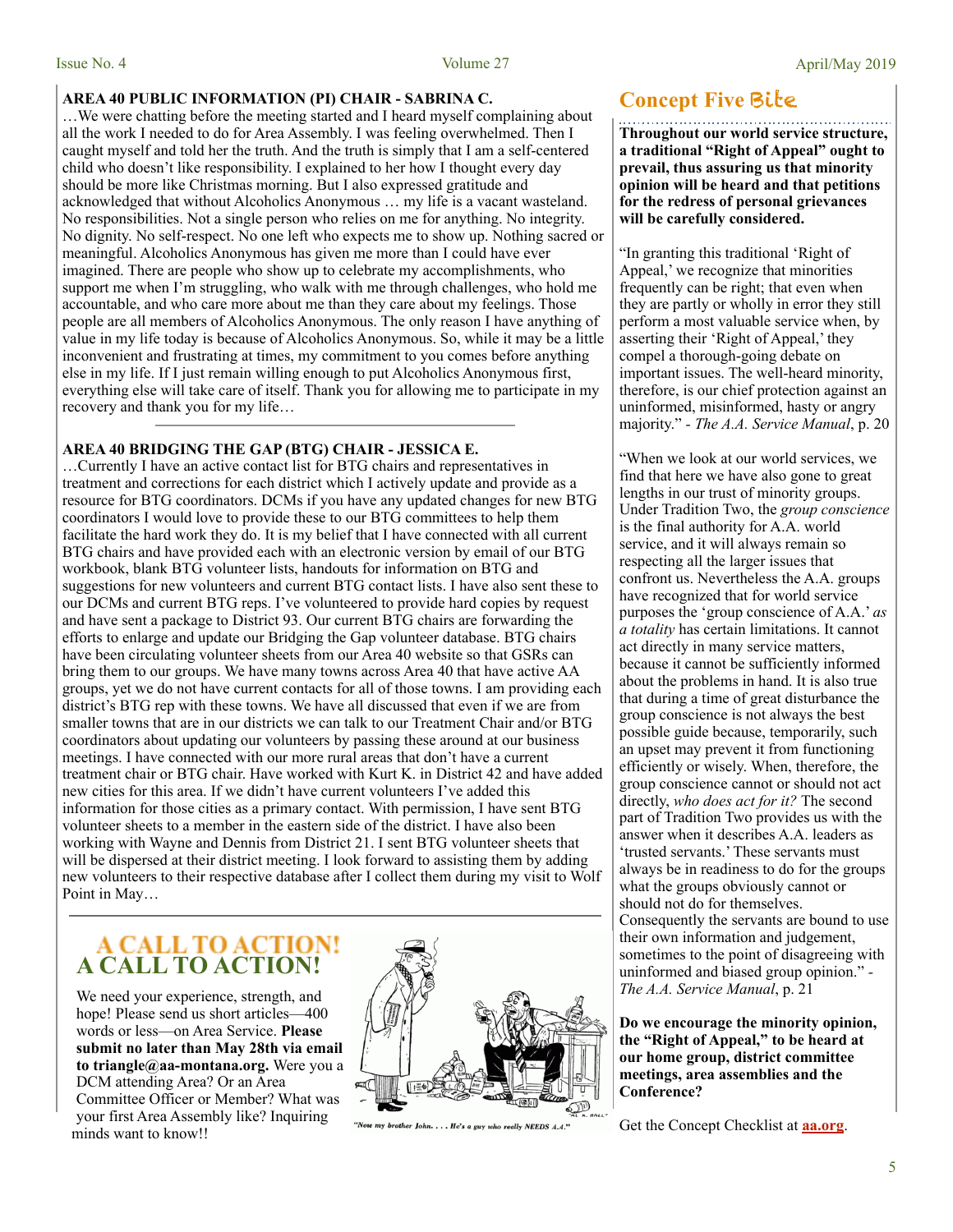### **AREA 40 "FUNNY" STORY - AREA 40 DELEGATE, PAUL L.**

…I attended my first Area Assembly ten years ago; way, way back when ol' Carole B. was the Area Delegate. Had somehow become selected as the GSR of my home group after being the Alternate GSR for a rotation. I found myself in a big, overfilled, fly-infested room, in the middle of Montana at the Yogo Inn. I thought, "Ugh!" First there was an Orientation by Carole, of which I remember little, then a few reports which meant nothing to me at the time, and then we had our first break. As I was making my way out the door, a Brouhaha started to develop along the display tables. Two guys were starting to scuffle and were ready to go after each other. I thought, "Cool, I'm really in the middle of A.A. now, this is what it is all about." After they were pulled apart, I went outside for some fresh air. When I came back in these fellas were at the microphones. They explained that one guy was taking pictures of a display he liked and the other thought he was taking pictures of members and busting their anonymity. They made their amends to the Assembly for causing a ruckus due to their misunderstanding. I thought, "Ah, this is *really* what A.A. is about."

### **WEST CENTRAL REGIONAL SERVICE CONFERENCE REPORT - GRANT O.**

…What a wonderful experience, I hope and pray many of you will consider attending in the future, as the experiences I've had so far with General Service have broadened and deepened my love for this Fellowship and for the Program of Alcoholics Anonymous. It is apparent to me that the unity of our Fellowship is alive and well. The feeling of being in a room with 302 fellow alcoholics, some of whom traveled for hundreds of miles, for the common purpose of determining how we can best serve and reach the still suffering alcoholic, is indescribable. The power present in the room during the Conference was evident to me upon the commencement of the activities on Friday evening. The purpose of this Conference was to review the agenda items for the upcoming General Service Conference, to be held in May of this year. The items and their corresponding background material were given to me approximately two weeks before the conference. For your information, this conference is a necessary part of how information is delivered to the ultimate head of our service structure, the individual A.A. groups. It gives all who attend a chance to have open discussion with our Area Delegates and West Central Regional Trustee, Tom A…



**— The A.A. Bridge — General Structural Description of**  FRAME WORK: Of Divine Steel of truest temper, welded at each joint with Faith.

FILLING: A concrete composition of time-tested material, the strongest known to man, called "Fellowship." Strongly laminated to the frame-work and foundation by a supreme desire for a better life and the will to win.

### **AREA 40 TRIANGLE CHAIR - CATHERINE B.**

…Each group, via an Area motion, will receive a Triangle issue regardless of payment, but the Area strongly encourages each group to be selfsupporting and submit a yearly subscription fee of \$10. Each paid subscription fee helps offset the cost of the Triangle. You can subscribe online at our Area website, [aa-montana.org](http://aa-montana.org) under the Triangle tab, or you can mail your subscription to me at Area 40 Triangle, P.O. Box 852, Milltown, MT 59851. I've published three issues of the eight issues that will be published this year. I have decided to adjust the deadline for article submissions due to the fluctuation of mail delivery. The deadline was on the 9th of each month, but I have changed it to the 28th of each month. Please keep your articles to 400 words or less. I encourage each one of you to write a short article on your experience, strength, and hope with doing service in Alcoholics Anonymous at the district level, as well as other areas, whether that's pouring coffee at your home group or traveling to the General Service Conference as an Area Delegate. All service is vital, not only to the still suffering alcoholic but also to each one of us, to encourage us to keep the lights on and the hand of A.A. always reached out. We need those stories of service to inspire us to participate and to hold steady…

### **SPRING 2019 KALISPELL ROUNDUP REPORT - SHEILA J.**

…We're very excited for the upcoming roundup in May. Over 1,000 flyers were taken from the box so far; we are looking forward to a lot of registrations in the mailbox. We have a great line-up scheduled for the weekend: great speakers, "Service Rocks" workshop facilitated by Libbie L., yoga, mediation, and recovery and fitness by a couple of talented members. You have to show up to find out what that's all about! The committee has done a great job putting together this event. Two of our speakers will do a Sunday morning workshop, "A Simple Kit of Spiritual Tools." We also have "Soberlogues" and improv. Looking forward to seeing you all in May…

### **Pay for Your Newsletter Online!**

Groups are encouraged to be self-supporting for their Triangle subscriptions. You can pay online at [aa](http://aa-montana.org)[montana.org](http://aa-montana.org) or you can mail in your subscription to [Area](http://aa-montana.org) 40 Tri[angle, P.O. B](http://aa-montana.org)ox 852, Milltown, MT 59851.

### **WEST CENTRAL REGIONAL SERVICE CONFERENCE 2021**

The West Central Regional Service Conference will be held in Billings, February 28th, 29th, and March 1st, 2020. We ask you all to take the leap and join us. Online registration is now available. We are hoping to get conference attendees registered starting now. We have several ways to be of Service during the event, including hospitality and welcome groups at our four host hotels. We hope you will join us in Billings.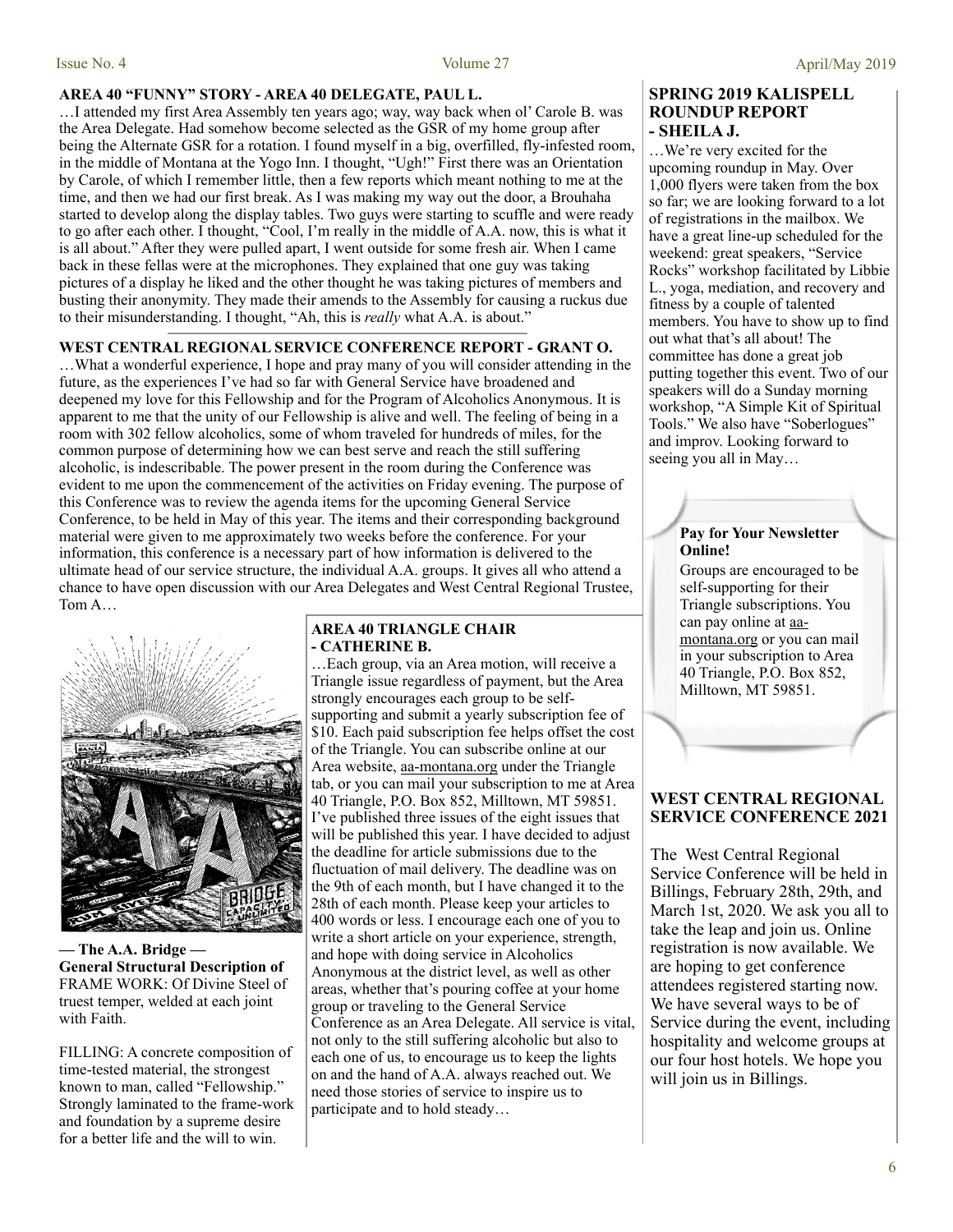

### **May 2019**

May 11th ► 12th Annual Corrections Workshop, Helena, MT May 11th ► Bridging the Gap Committee Meeting, Wolf Community Center, Wolf Point, MT May 17th - 19th → 2019 Spring Round-Up, Red Lion Hotel, Kalispell, MT

### **June 2019**

June 8th ☛ Founder's Day, Ryan Dam, Great Falls, MT June 14th - 16th ☛ 44th Bitterroot Picnic/Campout, Three Sisters Group Campsite, Lake Como June 28th - 30th ☛ Beartooth Mountain Conference, Luccock Park Camp, Livingston, MT

### **July 2019**

**July 1st** ☛ **Deadline for Fall Assembly Agenda Items July 1st** ☛ **Deadline for Special Needs Form for the Fall Assembly**  July 12th - 14th ☛ 2019 Cooney Campout, Red Lodge Arm Campsite, Cooney Dam

### **August 2019**

August 8th - 10th ☛ Swan Lake Campout, Swan Lake Campground, Swan Lake, MT August 16th - 18th ☛ Regional Forum, Alerus Center, Grand Forks, ND August 23rd - 25th ☛ Havre Mini-conference, Havre, MT

### **September 2019**

September 6th - 7th ► Fellowship at the Falls, Great Falls, MT September 13th - 15th ► Fall Area Assembly, Holiday Inn, Great Falls, MT

**October 2019** October 11th - 13th, 2019 Fall Roundup, Holiday Inn Downtown, Missoula, MT

### **Need to contact your Area 40 Chairs?**

**Area 40 Delegate**  Paul L. [delegate@aa-montana.org](mailto:delegate@aa-montana.org)

**Area Chair/Alt. Delegate**  Connie R. [chair@aa-montana.org](mailto:chair@aa-montana.org)

**Secretary**  Brynn C. [secretary@aa-montana.org](mailto:secretary@aa-montana.org)

**Treasurer**  Ashley J. [treasurer@aa-montana.org](mailto:treasurer@aa-montana.org)

**Archives**  Kacie N. [archives@aa-montana.org](mailto:archives@aa-montana.org)

**Cooperation with the Professional Community (CPC)**  Terry T. [cpc@aa-montana.org](mailto:cpc@aa-montana.org)

**Grapevine**  Shawn N. [grapevine@aa-montana.org](mailto:grapevine@aa-montana.org)

**Corrections** Jeremiah S. **[corrections@aa-montana.org](mailto:corrections@aa-montana.org)**



**Literature**  Grant M. [literature@aa-montana.org](mailto:literature@aa-montana.org)

**Public Information**  Sabrina C. [pi@aa-montana.org](mailto:pi@aa-montana.org)

**Treatment**  Steve S. [treatment@aa-montana.org](mailto:treatment@aa-montana.org)

**Triangle Editor**  Catherine B. [triangle@aa-montana.org](mailto:triangle@aa-montana.org)

**Advisor (non-voting)**  Gerry R. [advisor@aa-montana.org](mailto:advisor@aa-montana.org)

**Archivist (non-voting)**  Earl F. [archivist@aa-montana.org](mailto:archivist@aa-montana.org)

**Bridging the Gap (non-voting)**  Jessica E. [btgchair@aa-montana.org](mailto:btgchair@aa-montana.org)

**Webmaster (non-voting)**  Brandon M. [webmaster@aa-montana.org](mailto:webmaster@aa-montana.org) Check out aa-montana.org

Have you registered for the Spring Roundup yet? There's still time!

> 2019 SPRING ROUNDUP May 17th - 19th Red Lion Hotel Kalispell, MT

Get the flier and registration info at [aa-montana.org/calendar](http://aa-montana.org/calendar)

### **STOP THE PRESSES!!**

The 2021 West Central Regional Forum will be held at the Hilton Garden Inn in Missoula!

**Save the date** September 10th - 12th, 2021

### **AREA 40 TRIANGLE CROSSWORD ANSWERS**  March Answers

- 1. DCM elections should take place after the election of what group service position? GSR
- 2. Who takes over when a DCM resigns or is unable to serve? Alternate DCM
- 3. What does the DCM pass on to the area delegate and the area committee? The Districts Thinking
- 4. Is a district made up of a set number of groups? No
- 5. What pamphlet provides basic information on the DCM position? Your DCM
- 6. DCM elections should happen before the election of what area service position? Area Delegate
- 7. Who is the essential link between the GSR and the area delegate? DCM
- 8. Population density and geographic size are key factors in determining the size of what? District
- 9. How many years does a DCM serve? Two